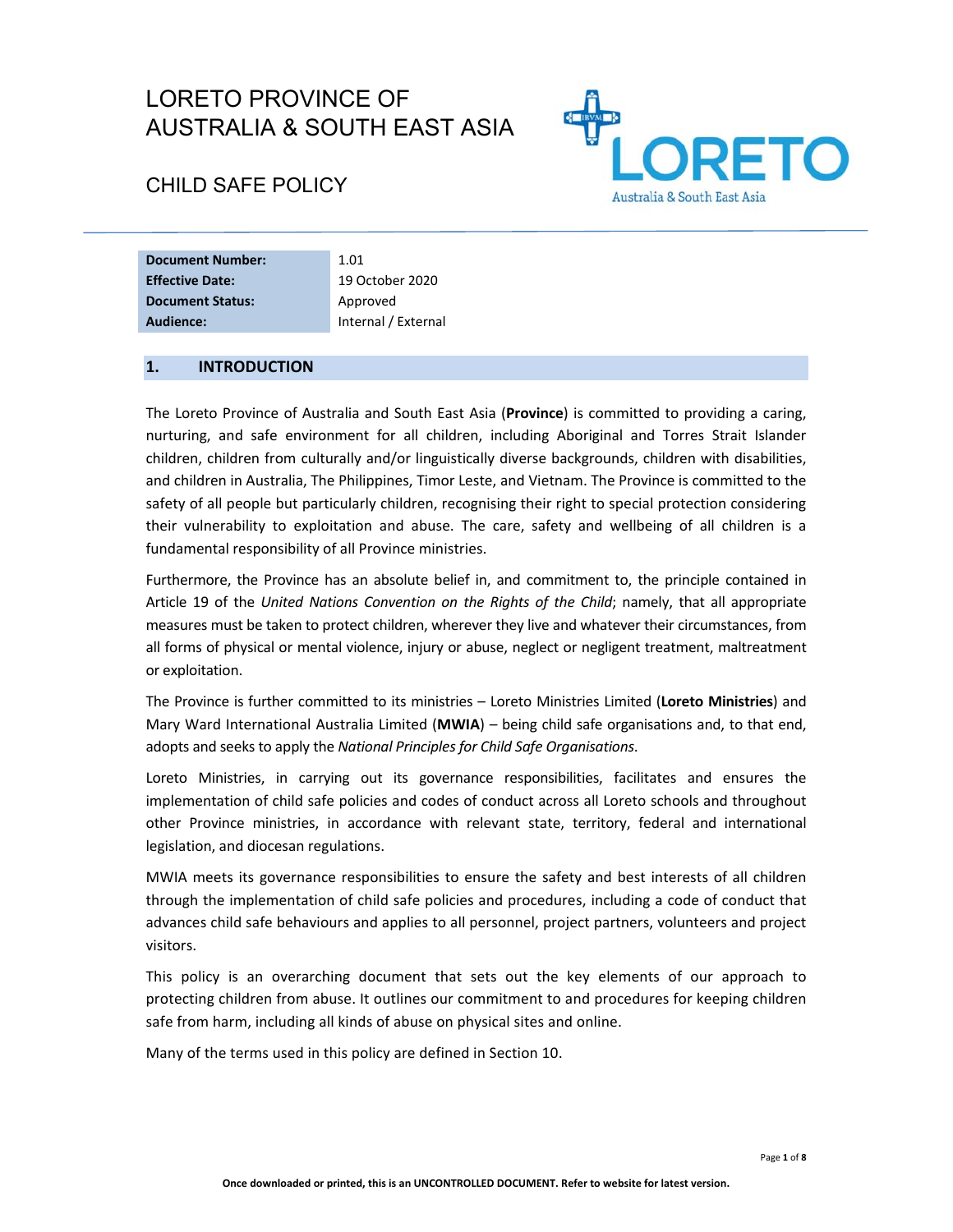### **2. POLICY PURPOSE**

This policy:

- (a) demonstrates the Province's commitment to protecting children from abuse;
- (b) provides a practical guide to prevent child abuse occurring in the course of any of the activities of the Province and its ministries;
- (c) sets out how the Province and its ministries will develop procedures, practices, decision‐making processes, and ultimately its culture, with respect to children and their safety.

The policy provides the framework for:

- (a) the development of work systems, practices, policies, and procedures that promote child protection within the Province and its ministries;
- (b) the creation of a positive and robust child protection culture;
- (c) the promotion of, and open discussion of, the safety of children;
- (d) the education of employees and others about child abuse;
- (e) responding to allegations of child abuse;
- (f) compliance with laws, regulations, and standards relevant to child protection.

#### **3. POLICY SCOPE**

This policy applies to all people engaged under the auspices of the Province and its ministries, including members of the Institute of the Blessed Virgin Mary, board directors, committee members, employees, volunteers, and contractors, regardless of whether or not they work in direct contact with children.

This policy excludes:

- (a) Loreto schools and associated schools in Australia as each has its own policies and procedures which fulfil state registration and accreditation requirements;
- (b) project partners engaged by the Province or its entities, unless they do not have their own policies and procedures which fulfil legislative and accreditation requirements.

#### **4. POLICY STATEMENT**

The Province considers the interests of children to be one of its highest priorities. Their welfare and physical and emotional security are a primary concern, and their protection will always be paramount.

The Province does not tolerate child abuse.

The Province adopts the *National Principles for Child Safe Organisations* and requires its ministries and, where relevant, its project partners to apply them to provide a child safe environment in their operations both within Australia and internationally.

Each organisation to which this policy applies must:

- (a) commit to applying this policy in all that it does;
- (b) comply with the law relating to child abuse in Australia and overseas;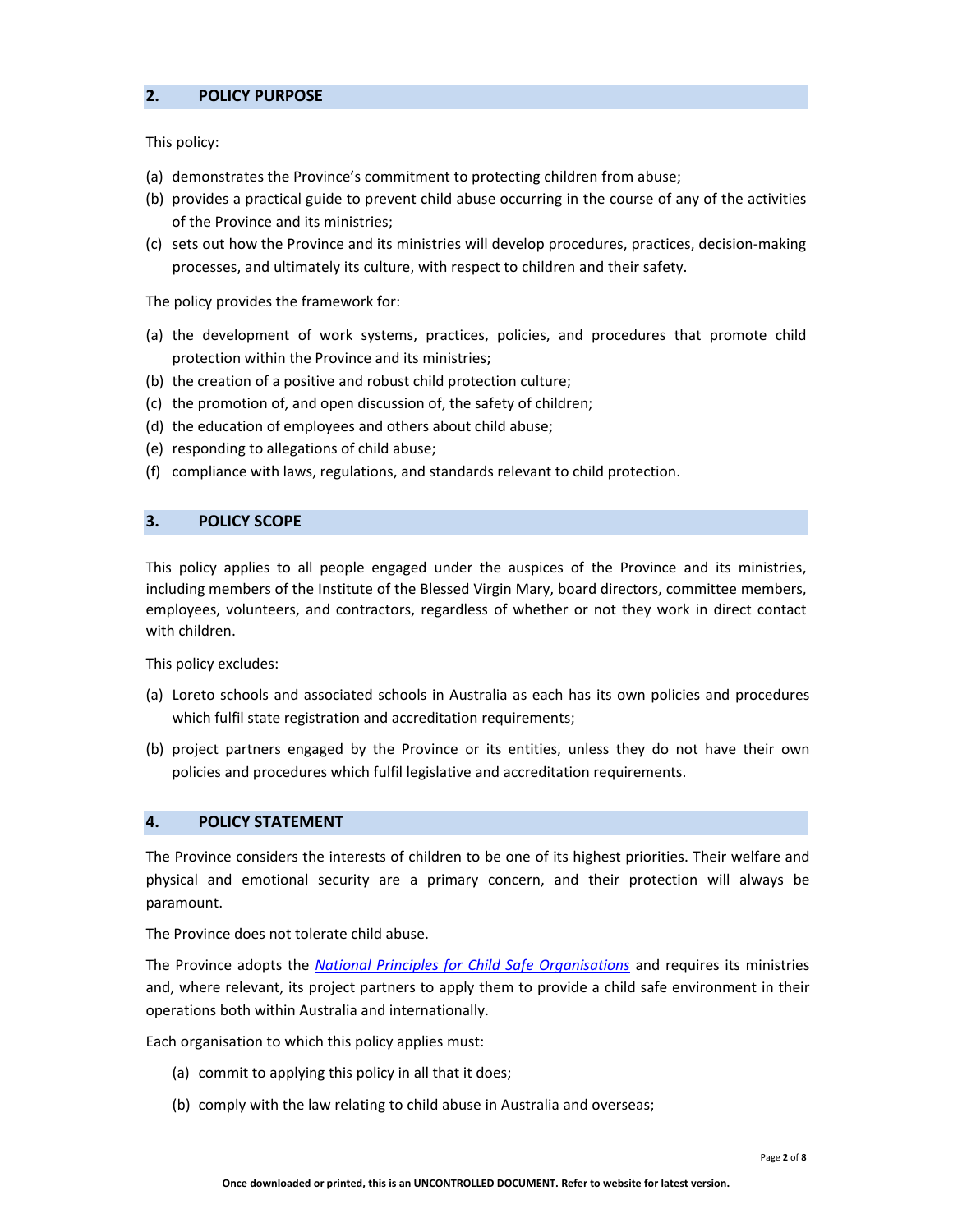Each person to whom this policy applies must:

- (a) know, understand, and comply with this policy;
- (b) accept and sign the *Child Safeguarding Code of Conduct Agreement*;
- (c) conduct themselves in accordance with the *Child Safeguarding Code of Conduct*;
- (d) comply with the law relating to child abuse in Australia and overseas;
- (e) be able to recognise signs and risks of harm; and
- (f) know how to respond appropriately to such signs and risks.

Regardless of the child safe policy under which project partners operate, all project partners must require their employees, volunteers, and contractors to accept and sign the *Child Safeguarding Code of Conduct Agreement*.

# **5. NATIONAL PRINCIPLES FOR CHILD SAFE ORGANISATIONS**

The table below sets out each principle with a summary of how the Province seeks to comply with that principle.

| <b>Principle</b>                                                                                                                                                                                               | How the Province and its entities apply this Principle                                                                                                                                                                                                                                                                                                                                                                                                                                                                                                                                                                                                                                                                                                                                                                                                                                                                                                                                                                                                                                                                             |
|----------------------------------------------------------------------------------------------------------------------------------------------------------------------------------------------------------------|------------------------------------------------------------------------------------------------------------------------------------------------------------------------------------------------------------------------------------------------------------------------------------------------------------------------------------------------------------------------------------------------------------------------------------------------------------------------------------------------------------------------------------------------------------------------------------------------------------------------------------------------------------------------------------------------------------------------------------------------------------------------------------------------------------------------------------------------------------------------------------------------------------------------------------------------------------------------------------------------------------------------------------------------------------------------------------------------------------------------------------|
| Child safety and wellbeing is<br>embedded in organisational<br>leadership, governance and culture.<br>Children and young people are<br>۰<br>informed about their rights,<br>participate in decisions affecting | The Province is committed to safeguarding children and has<br>$\bullet$<br>zero tolerance of all forms of child abuse.<br>The Province has developed a Child Protection Program<br>$\bullet$<br>including this Child Safe Policy, the Statement of Commitment<br>to Child Safety, and the Child Safeguarding Code of Conduct.<br>The Province has appointed designated staff members who<br>$\bullet$<br>are tasked with the overall responsibility for embedding an<br>organisational culture of child protection.<br>The Province has established, and adheres to, clear guidelines<br>$\bullet$<br>for reporting child abuse concerns.<br>The Province seeks to create an environment supportive of<br>$\bullet$<br>children from culturally diverse backgrounds and children with<br>disabilities.<br>All policies and procedures are reviewed at least once every<br>$\bullet$<br>two years and revised where necessary.<br>Children are informed of the commitment of the Province and<br>$\bullet$<br>its entities to child safety and wellbeing both within Australia<br>and overseas, and of their rights as individuals. |
| them, and are taken seriously.<br>Families and communities are<br>$\bullet$<br>informed and involved in<br>promoting child safety and<br>wellbeing.                                                            | The Province has clear and accessible information for families<br>$\bullet$<br>and communities about the organisation's operations and<br>policies, including child safety, Child Safeguarding Code of<br>Conduct, record keeping practices, and complaints and<br>investigations processes.<br>The Province seeks feedback from families and communities<br>$\bullet$<br>on issues of child safety and incorporates this into their<br>policies and practices.<br>The Provinces engages with and supports approaches that<br>$\bullet$<br>build cultural safety through partnerships and respectful<br>relationships.                                                                                                                                                                                                                                                                                                                                                                                                                                                                                                             |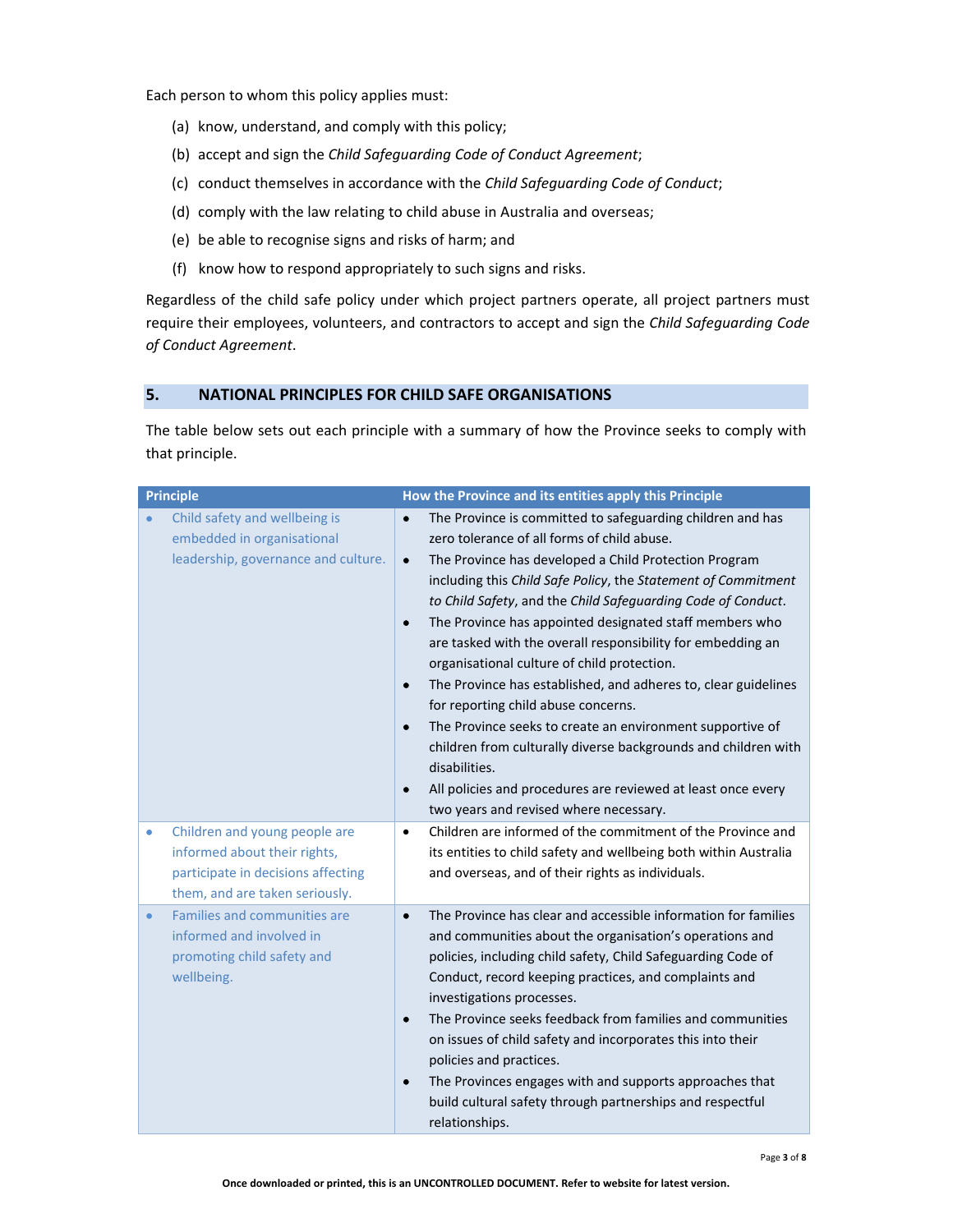| ۰         | Equity is upheld, and diverse needs<br>respected in policy and practice.                                                                                              | This Child Safe Policy affirms the belief that all children have<br>$\bullet$<br>the right to personal safety, including safety in relationships<br>and protection from all forms of abuse, regardless of their age,<br>gender, race, religious beliefs, disability, sexual orientation,<br>gender identity, cultural, social, or economic background.<br>The Child Protection Program pays particular attention to the<br>$\bullet$<br>needs of Aboriginal and Torres Strait Islander children, children<br>who have a disability, children from culturally and linguistically<br>diverse backgrounds, children who are vulnerable including<br>those who are unable to live at home, and lesbian, gay,<br>bisexual, transgender and intersex children.                                                                                                                                                                                                                                                                                                                                                                  |
|-----------|-----------------------------------------------------------------------------------------------------------------------------------------------------------------------|---------------------------------------------------------------------------------------------------------------------------------------------------------------------------------------------------------------------------------------------------------------------------------------------------------------------------------------------------------------------------------------------------------------------------------------------------------------------------------------------------------------------------------------------------------------------------------------------------------------------------------------------------------------------------------------------------------------------------------------------------------------------------------------------------------------------------------------------------------------------------------------------------------------------------------------------------------------------------------------------------------------------------------------------------------------------------------------------------------------------------|
| $\bullet$ | People working with children and<br>young people are suitable and<br>supported to reflect child safety<br>and wellbeing values in practice.                           | All personnel involved in the Province and its entities within<br>$\bullet$<br>Australia and overseas have a duty to know, understand, and<br>comply with this policy, to be able to recognise signs and risks<br>of harm, and know how to respond appropriately.<br>Employees and volunteers are expected to understand their<br>$\bullet$<br>obligations on information sharing, record keeping, and<br>reporting of child abuse allegations.<br>Thorough and rigorous practices, which comply with local legal<br>$\bullet$<br>requirements, are applied in the recruitment, screening, and<br>induction practices for board directors, committee members,<br>employees, and volunteers, as outlined in the Child<br>Safeguarding Procedures.<br>Employment contracts of all personnel involved in the<br>$\bullet$<br>Province and its entities contain provisions for the prevention<br>of a person working with children if they present an<br>unacceptable risk to children; dismissal, suspension, or<br>transfer to other duties applies to any employee who<br>breaches the Child Safeguarding Code of Conduct. |
| ۰         | Processes for complaints and<br>concerns are child focused.                                                                                                           | The Province has developed effective complaint handling<br>$\bullet$<br>processes that are culturally safe and understood by children,<br>employees, schools, families, and volunteers, as outlined in<br>the Child Safeguarding Procedures.                                                                                                                                                                                                                                                                                                                                                                                                                                                                                                                                                                                                                                                                                                                                                                                                                                                                              |
|           | Staff and volunteers are equipped<br>with the knowledge, skills and<br>awareness to keep children and<br>young people safe through ongoing<br>education and training. | Employees and volunteers are required to undertake regular<br>٠<br>training and education in order to understand key risk<br>indicators of child abuse, reporting procedures, and their<br>individual responsibilities in relation to child safety and the<br>wellbeing of children.<br>The Province provides ongoing employee support, supervision,<br>$\bullet$<br>and performance appraisal processes which include child<br>safety elements.                                                                                                                                                                                                                                                                                                                                                                                                                                                                                                                                                                                                                                                                          |
| ۰         | Physical and online environments<br>promote safety and wellbeing while<br>minimising the opportunity for<br>children and young people to be<br>harmed.                | The Province has developed a Social Media Policy that<br>$\bullet$<br>articulates the Province's commitment to providing an online<br>environment that is caring, nurturing, and safe for the children<br>participating in its programs in Australia and overseas.<br>The implementation of Child Safeguarding Procedures and a<br>$\bullet$<br>Privacy Policy which articulate the Province's commitment to<br>ensuring the privacy and safeguarding of children in the use of<br>images and personal information in all communication<br>materials.                                                                                                                                                                                                                                                                                                                                                                                                                                                                                                                                                                     |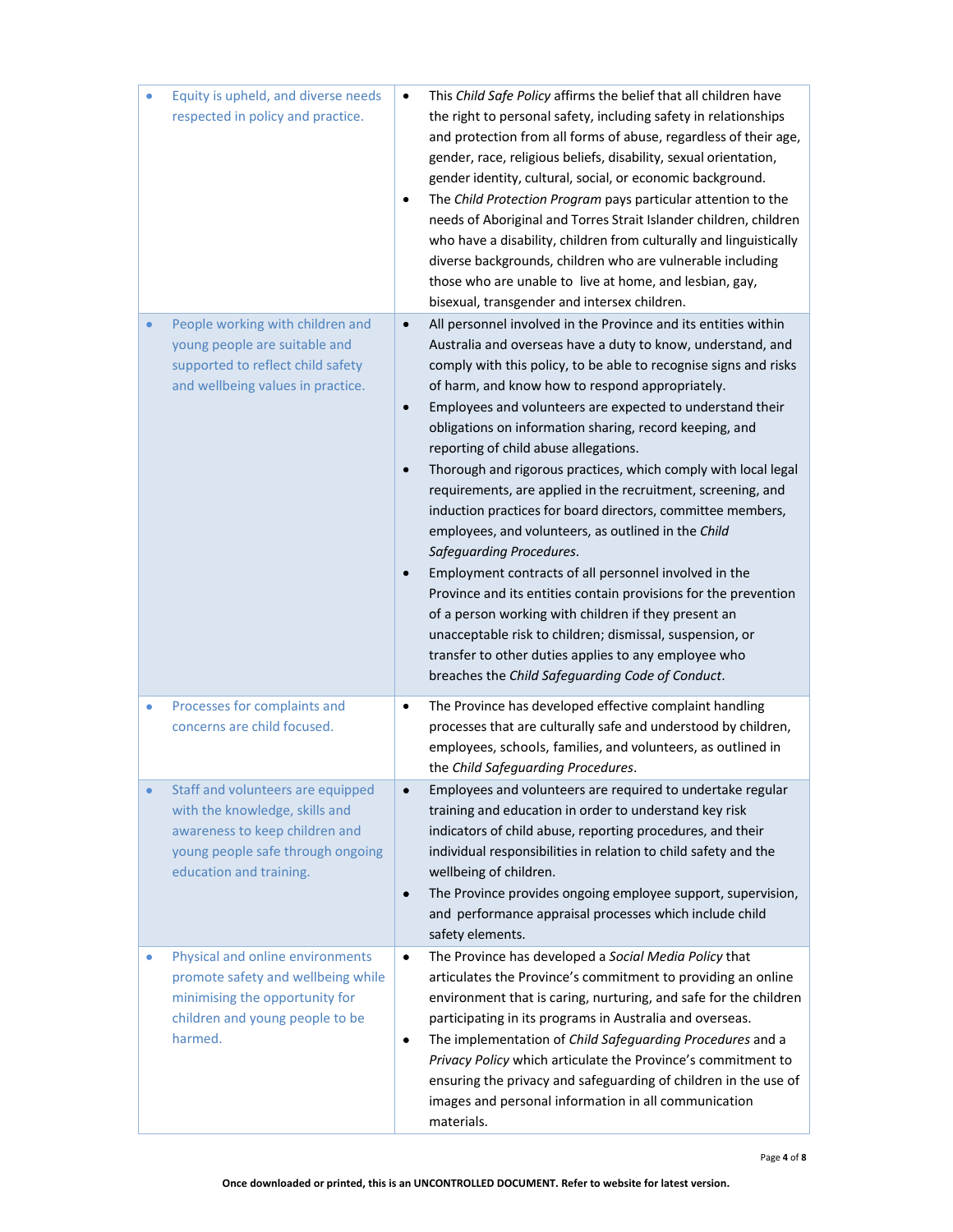|   | <b>Implementation of the National</b><br>Child Safe Principles is regularly<br>reviewed and improved. | The Province has developed and seeks to implement a cycle of<br>$\bullet$<br>continuous improvement of child safe practices, policies and<br>procedures in order to respond to the needs of its ministries<br>and communities.<br>The Province has developed and seeks to implement risk<br>$\bullet$<br>management strategies which focus on preventing, identifying,<br>and mitigating risks to children in physical and virtual<br>environments, and on regular monitoring of bullying (including<br>cyberbullying) and other harmful or inappropriate behaviours. |
|---|-------------------------------------------------------------------------------------------------------|-----------------------------------------------------------------------------------------------------------------------------------------------------------------------------------------------------------------------------------------------------------------------------------------------------------------------------------------------------------------------------------------------------------------------------------------------------------------------------------------------------------------------------------------------------------------------|
| ۰ | Policies and procedures document<br>how the organisation is safe for                                  | The Province includes children in the development of<br>٠<br>literature, policies and presentations, each of which explains                                                                                                                                                                                                                                                                                                                                                                                                                                           |
|   | children and young people.                                                                            | the Province's commitment to the safety, inclusion and                                                                                                                                                                                                                                                                                                                                                                                                                                                                                                                |
|   |                                                                                                       | wellbeing of children.                                                                                                                                                                                                                                                                                                                                                                                                                                                                                                                                                |

#### **6. RECRUITMENT**

The Province and its ministries must:

- (a) undertake robust recruitment practices, implementing effective screening tools to assist in the recruitment of suitable employees, volunteers, and contractors to minimise the risk of inappropriate people being engaged;
- (b) include a statement of commitment to child safety in all job advertisements;
- (c) include child safe questions in interviews and referee checks; and
- (d) comply with all relevant regulatory and legal requirements when recruiting to ensure as far as possible that children are not placed at risk of harm.

# **7. EDUCATION AND TRAINING**

The Province is committed to taking reasonable steps to ensure that all employees and volunteers are equipped with the knowledge, skills, and awareness to keep children safe.

All Loreto Sisters involved in active ministry, employees of the Province, and volunteers will be trained and supported to:

- (a) ensure that they understand the Province's commitment to child safety and their role in protecting children from harm;
- (b) increase awareness of indicators of child harm;
- (c) be aware of the different ways children express concerns or distress, and disclose harm;
- (d) respond to issues of child safety and wellbeing, and support others who disclose harm; and
- (e) build culturally safe environments for children.

#### **8. REPORTING OBLIGATIONS**

Each person to whom this policy applies must, if the person has formed a reasonable belief that child abuse has occurred, report to the Province's Professional Standards Officer, Simon Davies, by phone +61 (03) 9378 8516 or by email at:

#### info@safeguardingservices.com.au.

In addition, that person must comply with any reporting obligations imposed by law.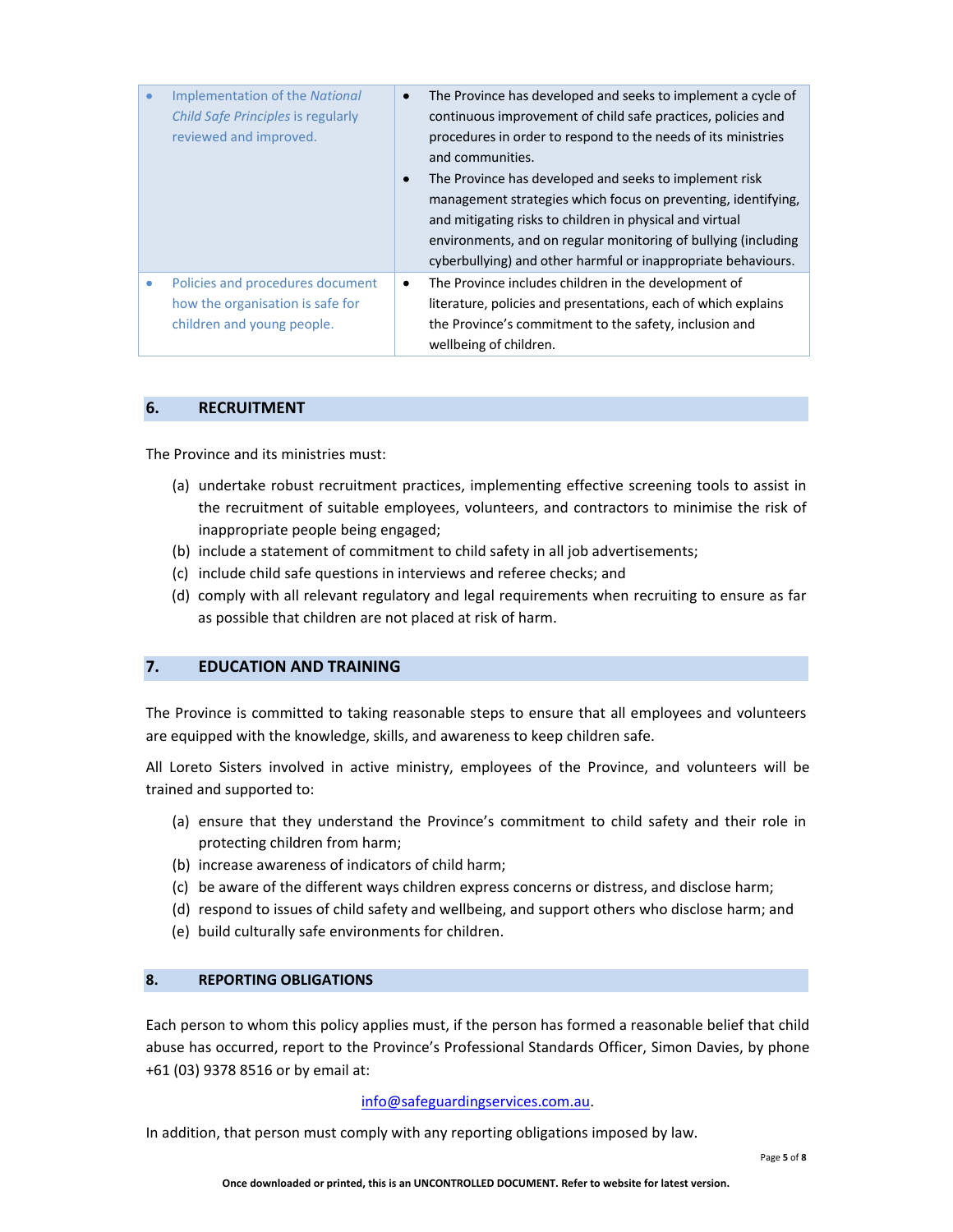# **9. RESPONSIBILITIES**

Child protection is a shared responsibility of all who work under the auspices of the Province and to whom this policy applies.

The Province is committed to ensuring that all persons associated with the Province and its ministries and to whom this policy applies are aware of their obligations under this policy.

| Role                                                                               | <b>Responsibility</b>                                                                                                                                                                                                                                                                                                     |
|------------------------------------------------------------------------------------|---------------------------------------------------------------------------------------------------------------------------------------------------------------------------------------------------------------------------------------------------------------------------------------------------------------------------|
| <b>Province Council</b>                                                            | Approves and supports this Child Safe Policy.                                                                                                                                                                                                                                                                             |
| Loreto Ministries Board & MWIA Board                                               | Approves or endorses the Child Safe Policy<br>$\bullet$<br>for approval by the Province Council.<br>Oversees implementation and ensures all<br>$\bullet$<br>reporting requirements are fulfilled.                                                                                                                         |
| CEO (Loreto Ministries) & EO (MWIA)                                                | Ensures that appropriate resources are made<br>$\bullet$<br>available to allow the Child Safe Policy to be<br>implemented effectively.                                                                                                                                                                                    |
| <b>Director of Education &amp; Manager, Project</b>                                | Is accountable for taking all practical<br>$\bullet$                                                                                                                                                                                                                                                                      |
| <b>Administration, Compliance &amp; Risk</b>                                       | measures to implement this Child Safe Policy.<br>Works with key personnel to develop and<br>$\bullet$<br>implement the Child Protection Program,<br>including the Child Safeguarding Procedures.<br>Facilitates a regular review of this Child Safe<br>$\bullet$<br>Policy.                                               |
| <b>Committee Members, Contractors, Employees,</b><br><b>Sisters and Volunteers</b> | Are familiar with the content of this Child<br>$\bullet$<br>Safe Policy and the Child Protection Program,<br>and their legal obligations with respect to<br>reporting of child abuse.<br>Are observant, aware of key risk indicators,<br>$\bullet$<br>and report any concerns as detailed in the<br>reporting guidelines. |

# **10. DEFINITIONS**

| <b>Term</b>        | <b>Definition</b>                                   |
|--------------------|-----------------------------------------------------|
| <b>Child</b>       | is a person under 18 years of age.                  |
| <b>Child abuse</b> | includes:                                           |
|                    | any act committed against a child involving:<br>(a) |
|                    | a sexual offence; or<br>(i)                         |
|                    | sexual misconduct;<br>(ii)                          |
|                    | grooming for unlawful sexual activity;<br>(iii)     |
|                    | (iv) sexual abuse; and                              |
|                    | the infliction, on a child, of:<br>(b)              |
|                    | physical violence; or<br>(i)                        |
|                    | (ii) emotional abuse or psychological harm; and     |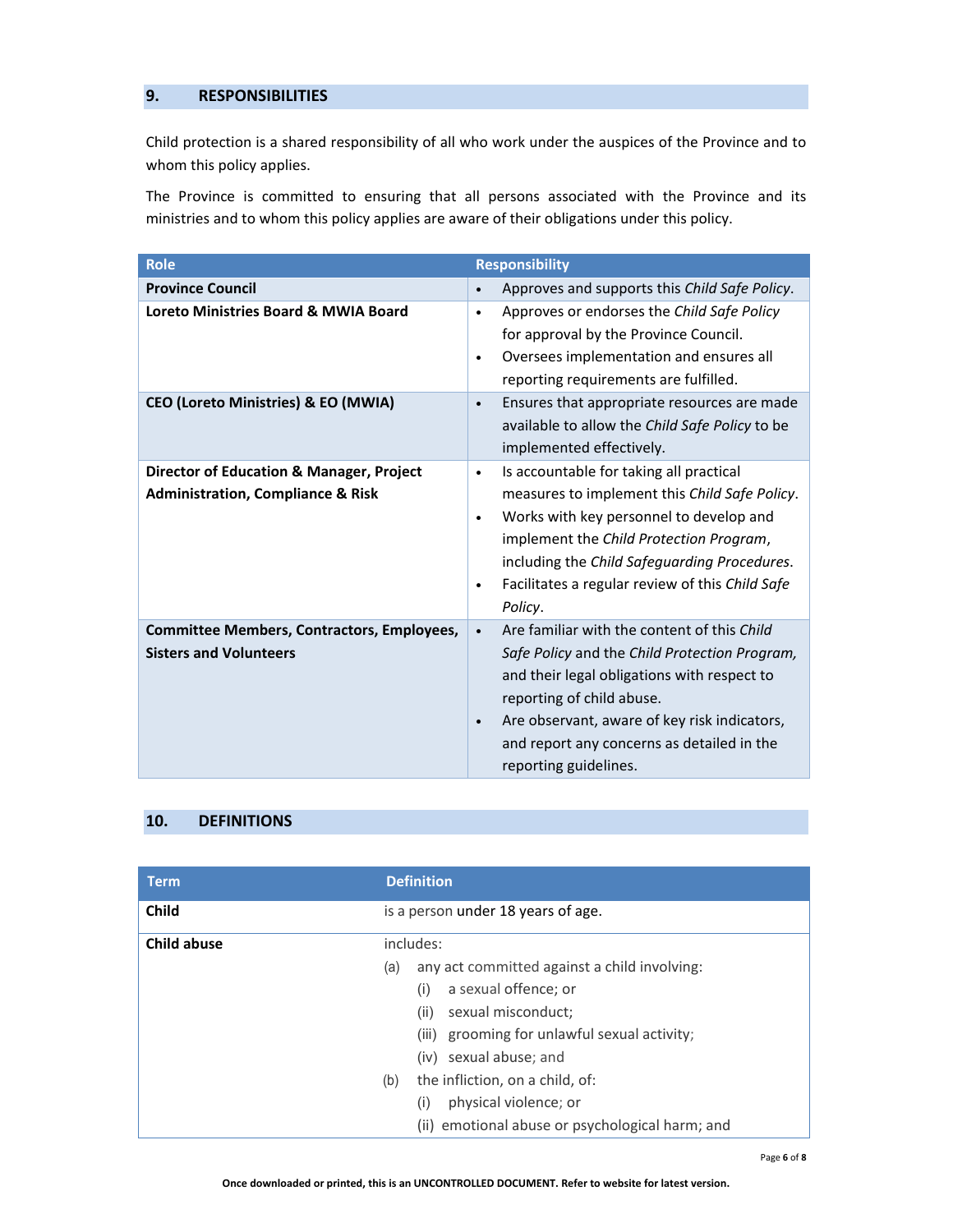|                          | serious neglect of a child; and<br>(c)                              |
|--------------------------|---------------------------------------------------------------------|
|                          | ill-treatment of a child.<br>(d)                                    |
| <b>Child safety</b>      | encompasses matters related to protecting all children from         |
|                          | child abuse, managing the risk of child abuse, providing            |
|                          | support to a child at risk of child abuse, and responding to        |
|                          | incidents or allegations of child abuse.                            |
| <b>Emotional abuse</b>   | of a child occurs when a child is repeatedly rejected, frightened   |
|                          | by threats, spoken to inappropriately (for example, name            |
|                          | calling), put down, ignored, isolated, terrorised, or belittled, to |
|                          | the extent that it affects the child's physical and emotional       |
|                          | growth.                                                             |
| Employee(s)              | means all those employed by Loreto Ministries, Loreto Vietnam,      |
|                          | MWIA or the Province.                                               |
| Exploitation             | refers to engaging a child in work or other activities for the      |
|                          | benefit of others, activities which are to the detriment of the     |
|                          | child's physical and mental health, education, or moral and         |
|                          | social-emotional development, including child labour, child         |
|                          | trafficking and child sexual exploitation.                          |
| Ill-treatment            | is conduct that is unreasonable and seriously inappropriate,        |
|                          | exploitative, improper, inhumane or cruel; for example, child       |
|                          | labour.                                                             |
| <b>Neglect</b>           | refers to a failure by a caregiver to provide the basic             |
|                          | requirements for meeting the physical and emotional                 |
|                          | developmental needs of a child, including a failure to provide      |
|                          | adequate and proper food, accommodation, clothing,                  |
|                          | supervision, hygiene or medical attention.                          |
| <b>Physical violence</b> | refers to any non-accidental physically aggressive act, whether     |
|                          | actual or threatened. Physical violence is normally intentional     |
|                          | but may be the inadvertent result of physical punishment.           |
|                          | Physically violence includes shoving, hitting, slapping, shaking,   |
|                          | throwing, punching, biting, burning and kicking.                    |
| <b>Project partners</b>  | refers to individuals, groups of people or organisations that       |
|                          | collaborate with the Province or its ministries to achieve          |
|                          | mutually agreed objectives and initiatives.                         |
| <b>Project visitor</b>   | refers to a person who has been brought into contact with a         |
|                          | project or program while supporting the work of the                 |
|                          | organisation, though not as an employee, volunteer or               |
|                          | contractor.                                                         |
| <b>Sexual abuse</b>      | refers to the use of power, force or authority to involve a child   |
|                          | in any form of unwanted or illegal sexual activity. This often      |
|                          | involves touching but not necessarily. This includes taking         |
|                          | sexually explicit photographs or videos of children, forcing        |
|                          | children to watch or take part in sexual acts and forcing or        |
|                          | coercing children to have sex or engage in sexual acts with         |
|                          | other children or adults.                                           |